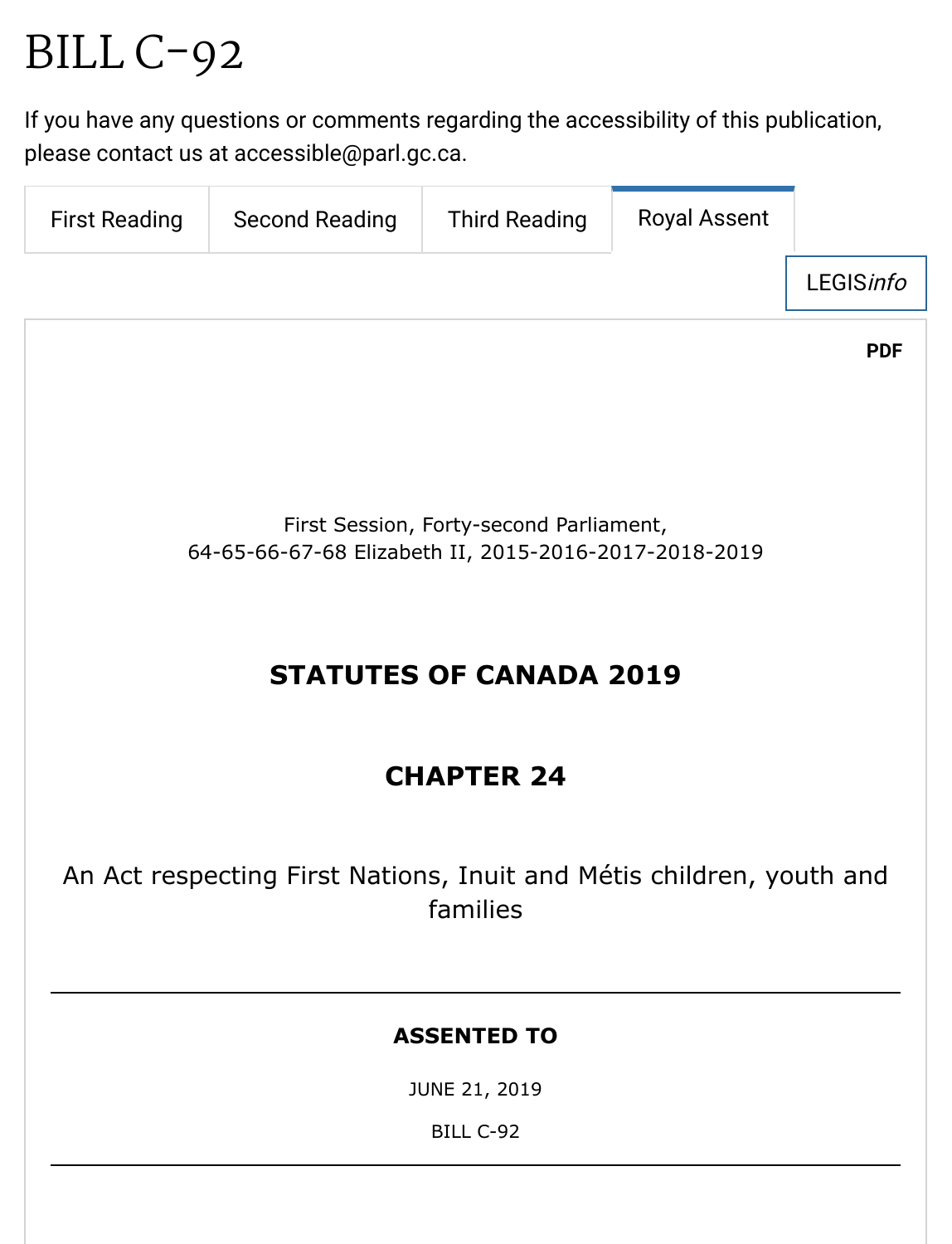#### **SUMMARY**

This enactment affirms the rights and jurisdiction of Indigenous peoples in relation to child and family services and sets out principles applicable, on a national level, to the provision of child and family services in relation to Indigenous children, such as the best interests of the child, cultural continuity and substantive equality.

> Available on the House of Commons website at the following address: **www.ourcommons.ca**

## **64-65-66-67-68 ELIZABETH II**

## **CHAPTER 24**

An Act respecting First Nations, Inuit and Métis children, youth and families

[*Assented to 21st June, 2019*]

#### **Preamble**

Whereas the Government of Canada is committed to implementing the United Nations Declaration on the Rights of Indigenous Peoples;

Whereas Canada ratified the United Nations Convention on the Rights of the Child and the International Convention on the Elimination of All Forms of Racial Discrimination;

Whereas Parliament recognizes the legacy of residential schools and the harm, including intergenerational trauma, caused to Indigenous peoples by colonial policies and practices;

Whereas Parliament recognizes the disruption that Indigenous women and girls have experienced in their lives in relation to child and family services systems and the importance of supporting Indigenous women and girls in overcoming their historical disadvantage;

Whereas Parliament recognizes the importance of reuniting Indigenous children with their families and communities from whom they were separated in the context of the provision of child and family services;

Whereas the Truth and Reconciliation Commission of Canada's Calls to Action calls for the federal, provincial and Indigenous governments to work together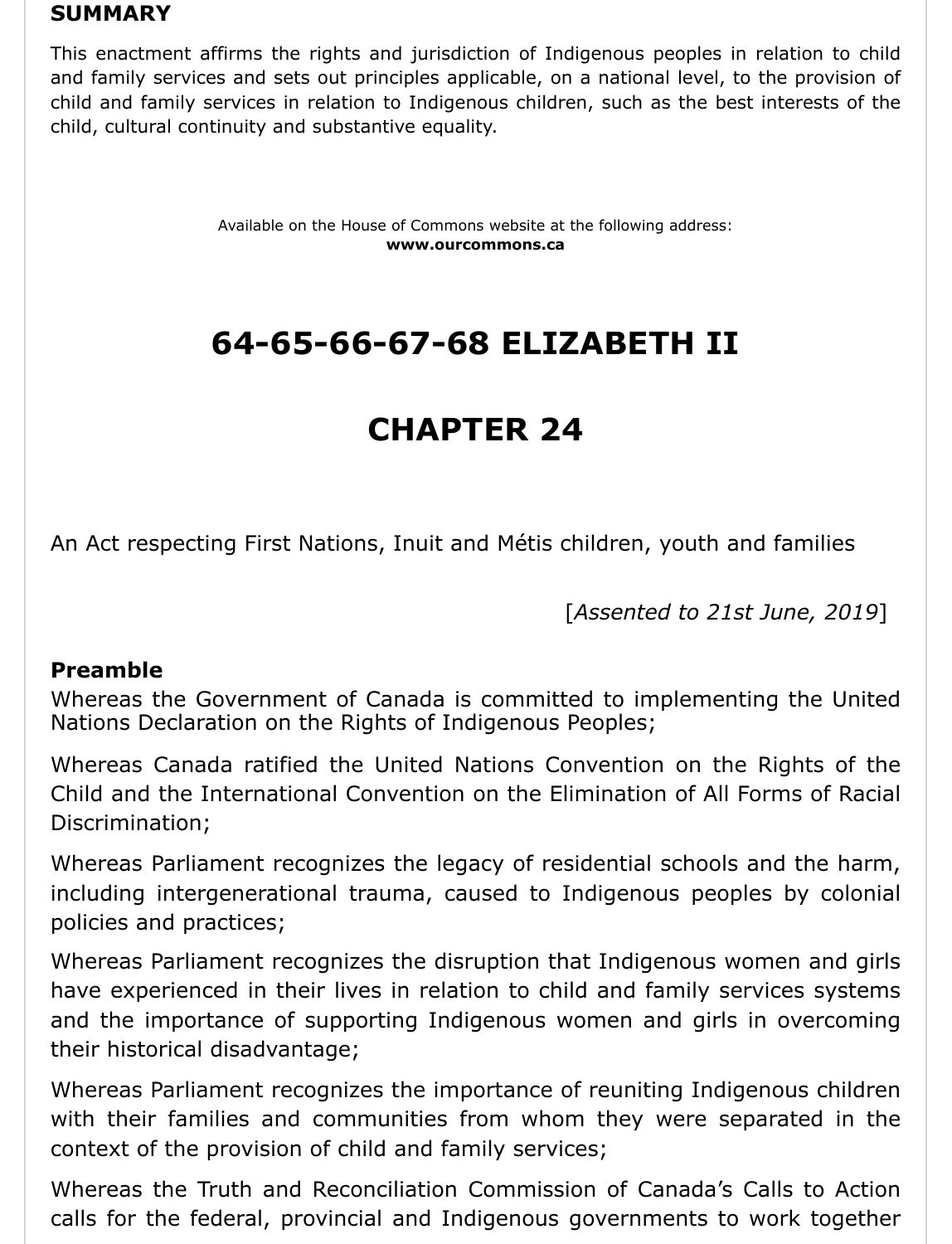with respect to the welfare of Indigenous children and calls for the enactment of federal legislation that establishes national standards for the welfare of Indigenous children;

Whereas Parliament affirms the right to self-determination of Indigenous peoples, including the inherent right of self-government, which includes jurisdiction in relation to child and family services;

Whereas Parliament affirms the need

to respect the diversity of all Indigenous peoples, including the diversity of their laws, rights, treaties, histories, cultures, languages, customs and traditions,

to take into account the unique circumstances and needs of Indigenous elders, parents, youth, children, persons with disabilities, women, men and gender-diverse persons and two-spirit persons,

to address the needs of Indigenous children and to help ensure that there are no gaps in the services that are provided in relation to them, whether they reside on a reserve or not,

to eliminate the over-representation of Indigenous children in child and family services systems, and

to enact legislation for the benefit of Indigenous children, including First Nations, Inuit and Métis Nation children;

Whereas the Government of Canada is committed

to working in cooperation and partnership with Indigenous peoples to support the dignity and well-being of Indigenous children and youth and their families and communities, as well as the achievement of their full potential, and to respecting, strengthening and building on the accomplishments of Indigenous peoples in this regard,

to achieving reconciliation with First Nations, the Inuit and the Métis through renewed nation-to-nation, government-to-government and Inuit-Crown relationships based on recognition of rights, respect, cooperation and partnership, and

to engaging with Indigenous peoples and provincial governments to support a comprehensive reform of child and family services that are provided in relation to Indigenous children;

And whereas the Government of Canada acknowledges the ongoing call for funding for child and family services that is predictable, stable, sustainable, needs-based and consistent with the principle of substantive equality in order to secure long-term positive outcomes for Indigenous children, families and communities;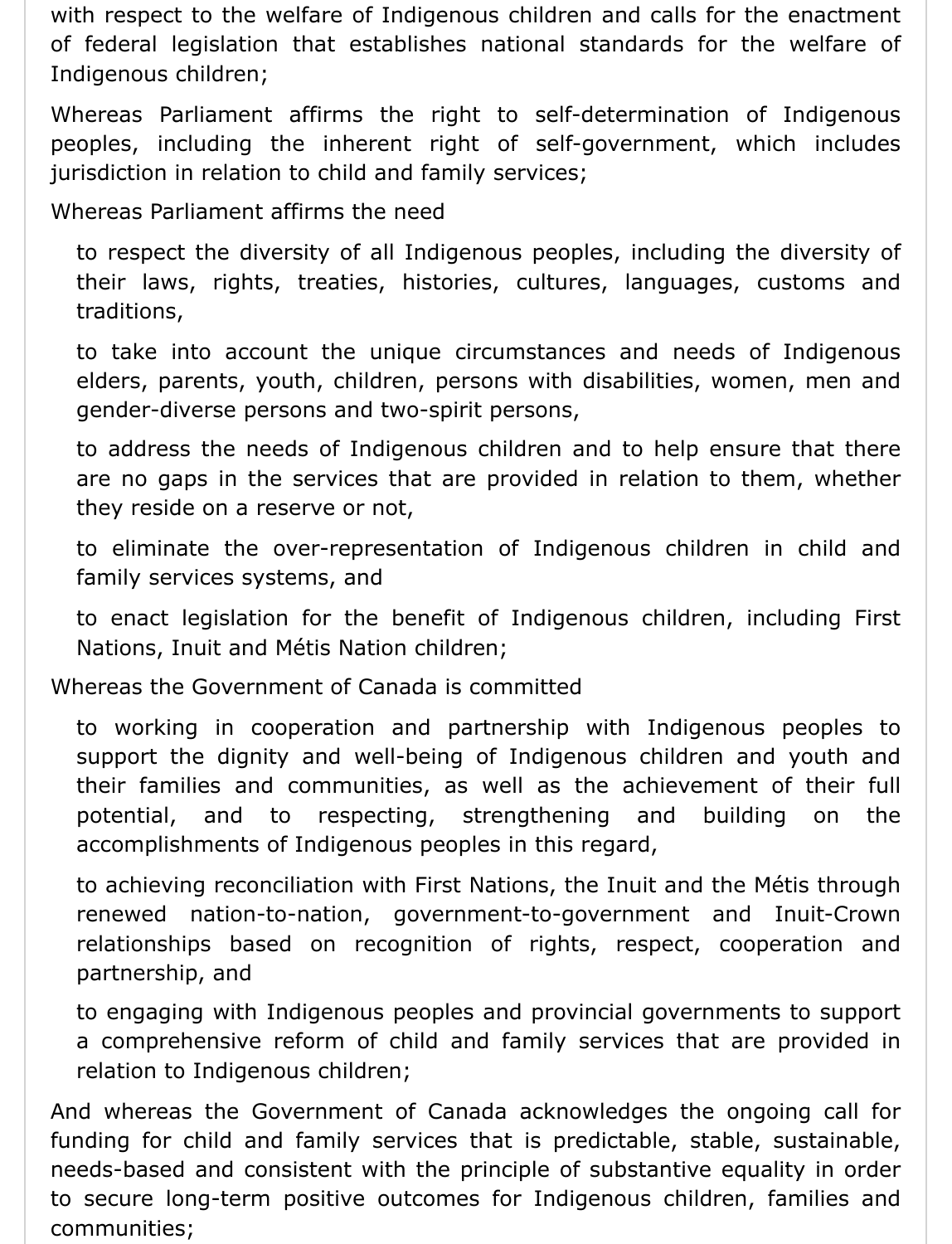Now, therefore, Her Majesty, by and with the advice and consent of the Senate and House of Commons of Canada, enacts as follows:

## Interpretation

## **Definitions**

**1** The following definitions apply in this Act.

*care provider* means a person who has primary responsibility for providing the day-to-day care of an Indigenous child, other than the child's parent, including in accordance with the customs or traditions of the Indigenous group, community or people to which the child belongs. (*fournisseur de soins*)

*child and family services* means services to support children and families, including prevention services, early intervention services and child protection services. (*services à l'enfance et à la famille*)

*coordination agreement* means an agreement referred to in subsection 20(2). (*accord de coordination*)

*family* includes a person whom a child considers to be a close relative or whom the Indigenous group, community or people to which the child belongs considers, in accordance with the customs, traditions or customary adoption practices of that Indigenous group, community or people, to be a close relative of the child. (*famille*)

*Indigenous*, when used in respect of a person, also describes a First Nations person, an Inuk or a Métis person. (*autochtone*)

**Indigenous governing body** means a council, government or other entity that is authorized to act on behalf of an Indigenous group, community or people that holds rights recognized and affirmed by section 35 of the *Constitution Act, 1982*. (*corps dirigeant autochtone*)

*Indigenous peoples* has the meaning assigned by the definition *aboriginal peoples of Canada* in subsection 35(2) of the *Constitution Act, 1982*. (*peuples autochtones*)

*Minister* means the Minister designated under section 6. (*ministre*)

### **Rights of Indigenous peoples**

**2** This Act is to be construed as upholding the rights of Indigenous peoples recognized and affirmed by section 35 of the *Constitution Act, 1982*, and not as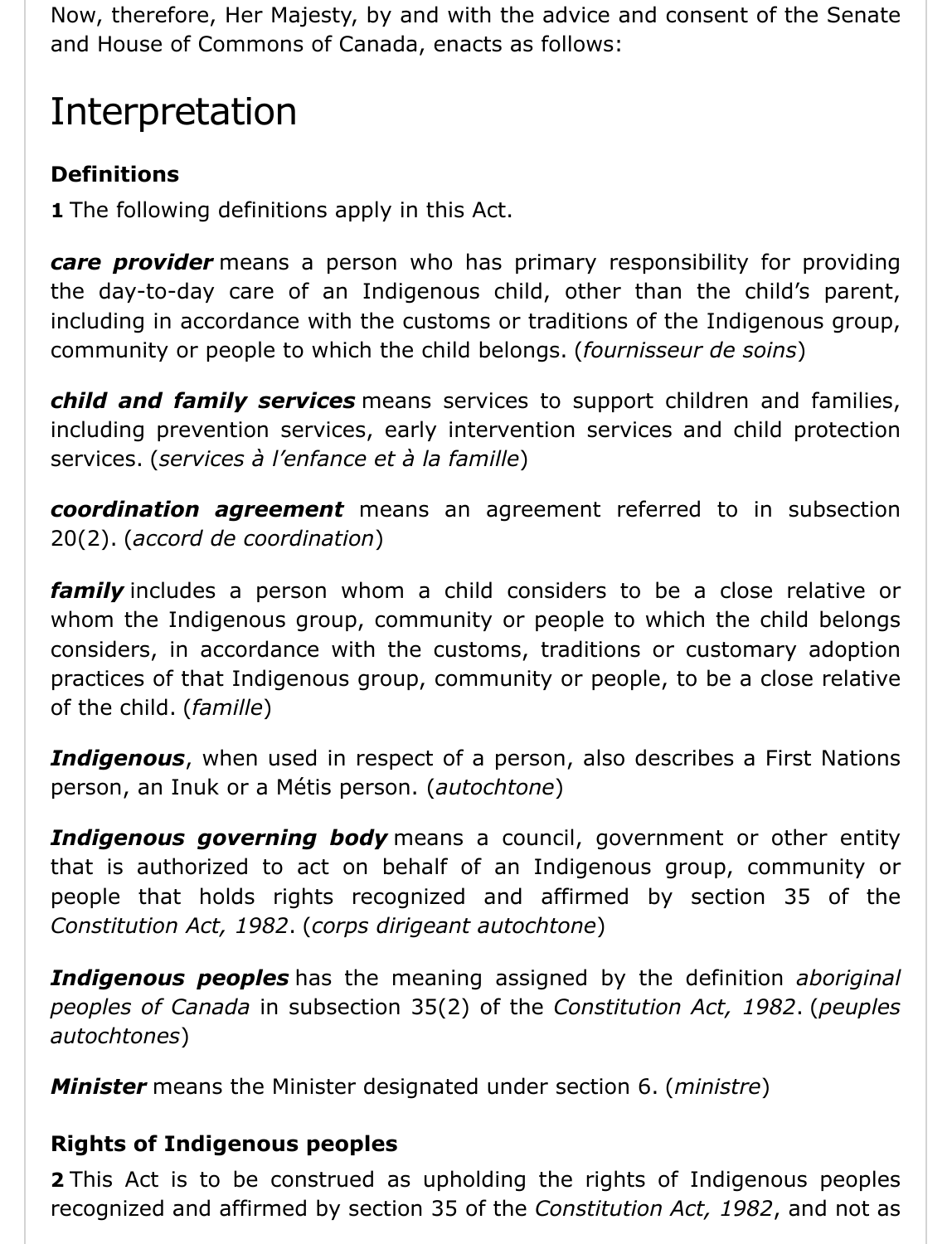abrogating or derogating from them.

## **Conflict — existing agreement**

**3** If there is a conflict or inconsistency between a provision that is in an agreement  $-$  including a treaty or a self-government agreement  $-$  that contains provisions respecting child and family services, concluded before the day on which subsection 18(1) comes into force, between an Indigenous group, community or people and Her Majesty in right of Canada or of a province and a provision of this Act or the regulations, the provision that is in the agreement prevails to the extent of the conflict or inconsistency.

## **Minimum standards**

**4** For greater certainty, nothing in this Act affects the application of a provision of a provincial Act or regulation to the extent that the provision does not conflict with, or is not inconsistent with, the provisions of this Act.

## *Nunavut Act*

**5** Subject to section 4, nothing in this Act affects the Legislature for Nunavut's legislative powers referred to in section 23 of the *Nunavut Act*.

## Designation of Minister

## **Order in council**

**6** The Governor in Council may, by order, designate any federal minister to be the Minister referred to in this Act.

## Her Majesty

### **Binding on Her Majesty**

**7** This Act is binding on Her Majesty in right of Canada or of a province.

## Purpose and Principles

### **Purpose**

**8** The purpose of this Act is to

**(a)** affirm the inherent right of self-government, which includes jurisdiction in relation to child and family services;

**(b)** set out principles applicable, on a national level, to the provision of child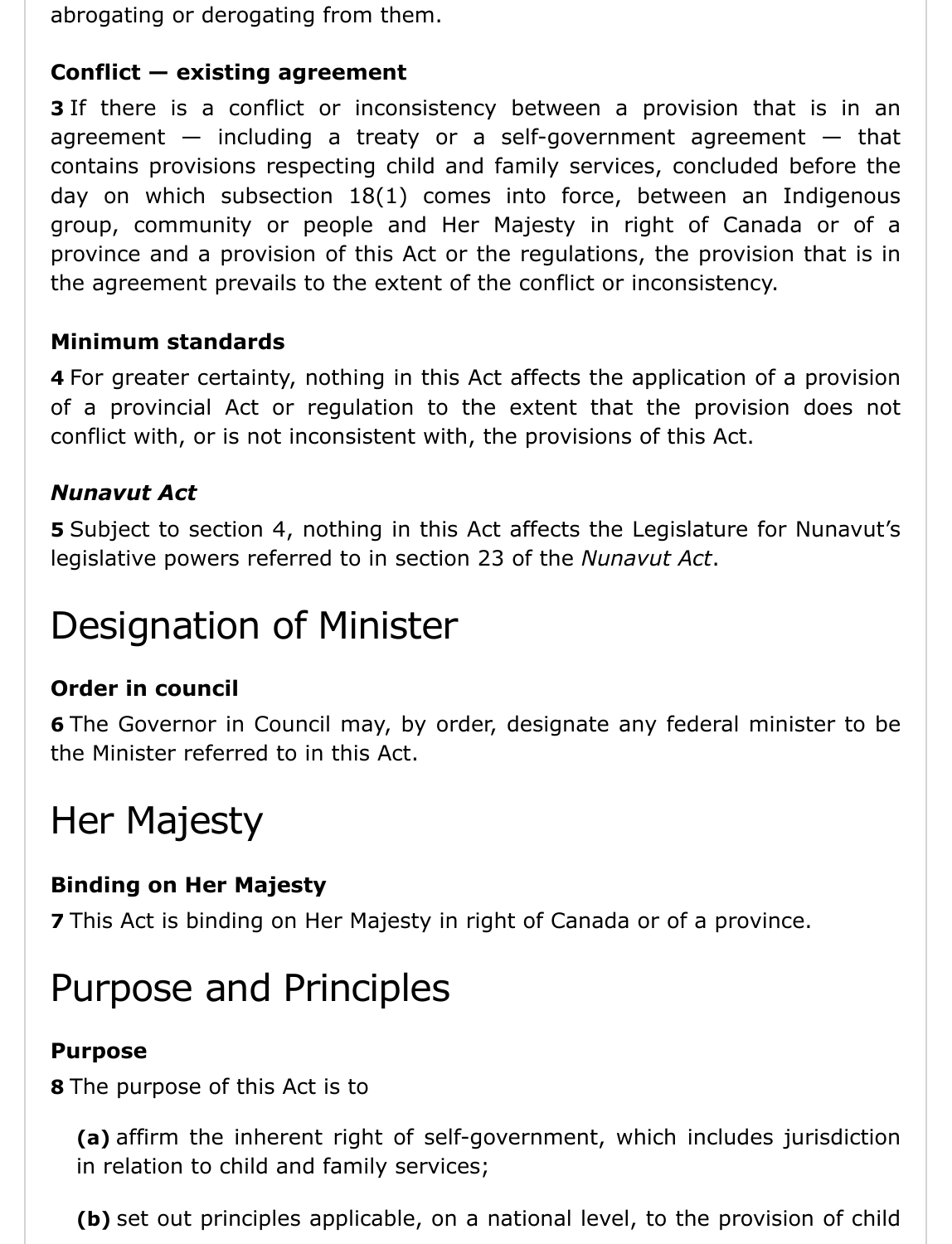and family services in relation to Indigenous children; and

**(c)** contribute to the implementation of the United Nations Declaration on the Rights of Indigenous Peoples.

## **Principle — best interests of child**

**9 (1)** This Act is to be interpreted and administered in accordance with the principle of the best interests of the child.

### **Principle — cultural continuity**

**(2)** This Act is to be interpreted and administered in accordance with the principle of cultural continuity as reflected in the following concepts:

**(a)** cultural continuity is essential to the well-being of a child, a family and an Indigenous group, community or people;

**(b)** the transmission of the languages, cultures, practices, customs, traditions, ceremonies and knowledge of Indigenous peoples is integral to cultural continuity;

**(c)** a child's best interests are often promoted when the child resides with members of his or her family and the culture of the Indigenous group, community or people to which he or she belongs is respected;

**(d)** child and family services provided in relation to an Indigenous child are to be provided in a manner that does not contribute to the assimilation of the Indigenous group, community or people to which the child belongs or to the destruction of the culture of that Indigenous group, community or people; and

**(e)** the characteristics and challenges of the region in which a child, a family or an Indigenous group, community or people is located are to be considered.

### **Principle — substantive equality**

**(3)** This Act is to be interpreted and administered in accordance with the principle of substantive equality as reflected in the following concepts:

**(a)** the rights and distinct needs of a child with a disability are to be considered in order to promote the child's participation, to the same extent as other children, in the activities of his or her family or the Indigenous group, community or people to which he or she belongs;

**(b)** a child must be able to exercise his or her rights under this Act, including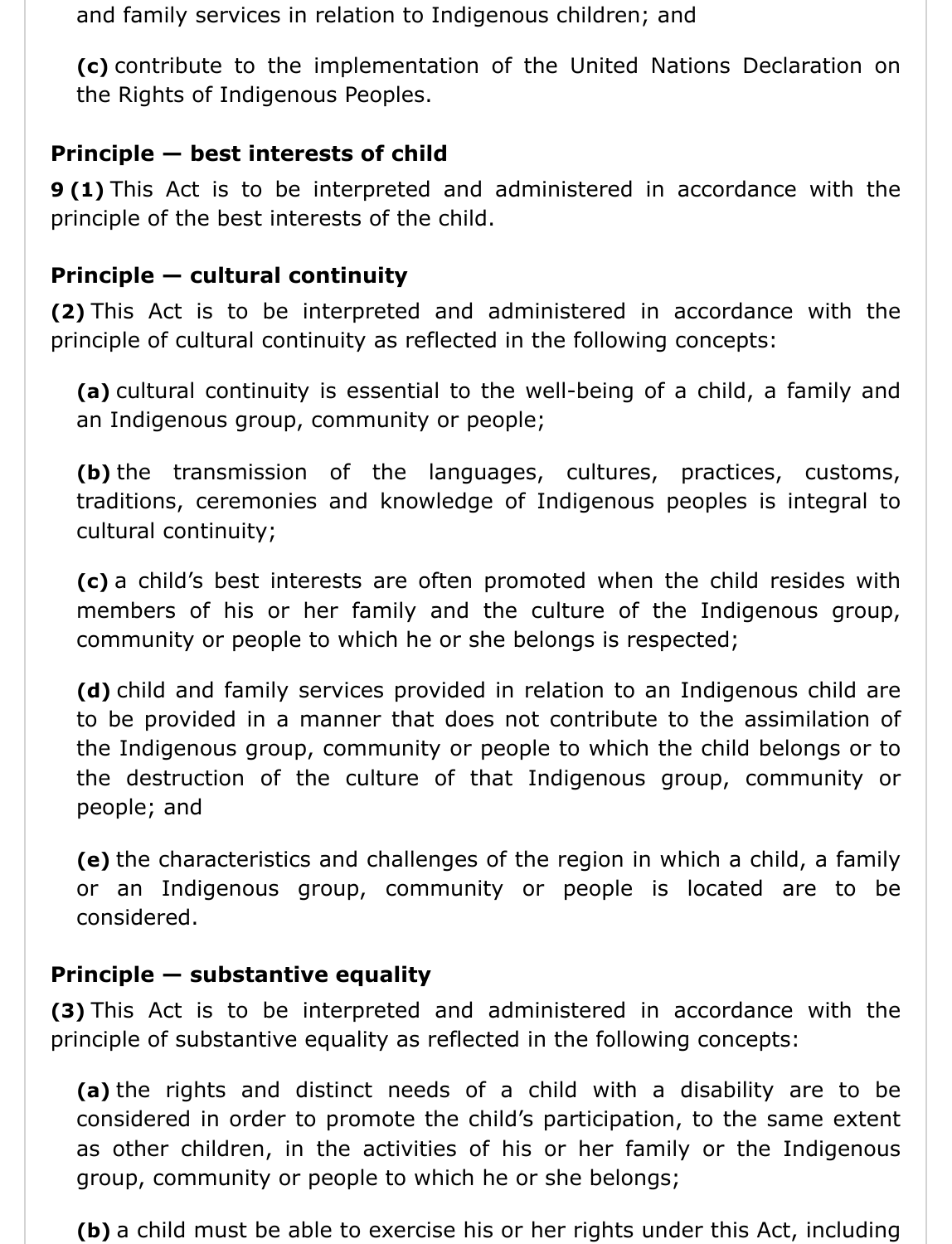the right to have his or her views and preferences considered in decisions that affect him or her, and he or she must be able to do so without discrimination, including discrimination based on sex or gender identity or expression;

**(c)** a child's family member must be able to exercise his or her rights under this Act, including the right to have his or her views and preferences considered in decisions that affect him or her, and he or she must be able to do so without discrimination, including discrimination based on sex or gender identity or expression;

**(d)** the Indigenous governing body acting on behalf of the Indigenous group, community or people to which a child belongs must be able to exercise without discrimination the rights of the Indigenous group, community or people under this Act, including the right to have the views and preferences of the Indigenous group, community or people considered in decisions that affect that Indigenous group, community or people; and

**(e)** in order to promote substantive equality between Indigenous children and other children, a jurisdictional dispute must not result in a gap in the child and family services that are provided in relation to Indigenous children.

## Best Interests of Indigenous Child

## **Best interests of Indigenous child**

**10 (1)** The best interests of the child must be a primary consideration in the making of decisions or the taking of actions in the context of the provision of child and family services in relation to an Indigenous child and, in the case of decisions or actions related to child apprehension, the best interests of the child must be the paramount consideration.

### **Primary consideration**

**(2)** When the factors referred to in subsection (3) are being considered, primary consideration must be given to the child's physical, emotional and psychological safety, security and well-being, as well as to the importance, for that child, of having an ongoing relationship with his or her family and with the Indigenous group, community or people to which he or she belongs and of preserving the child's connections to his or her culture.

### **Factors to be considered**

**(3)** To determine the best interests of an Indigenous child, all factors related to the circumstances of the child must be considered, including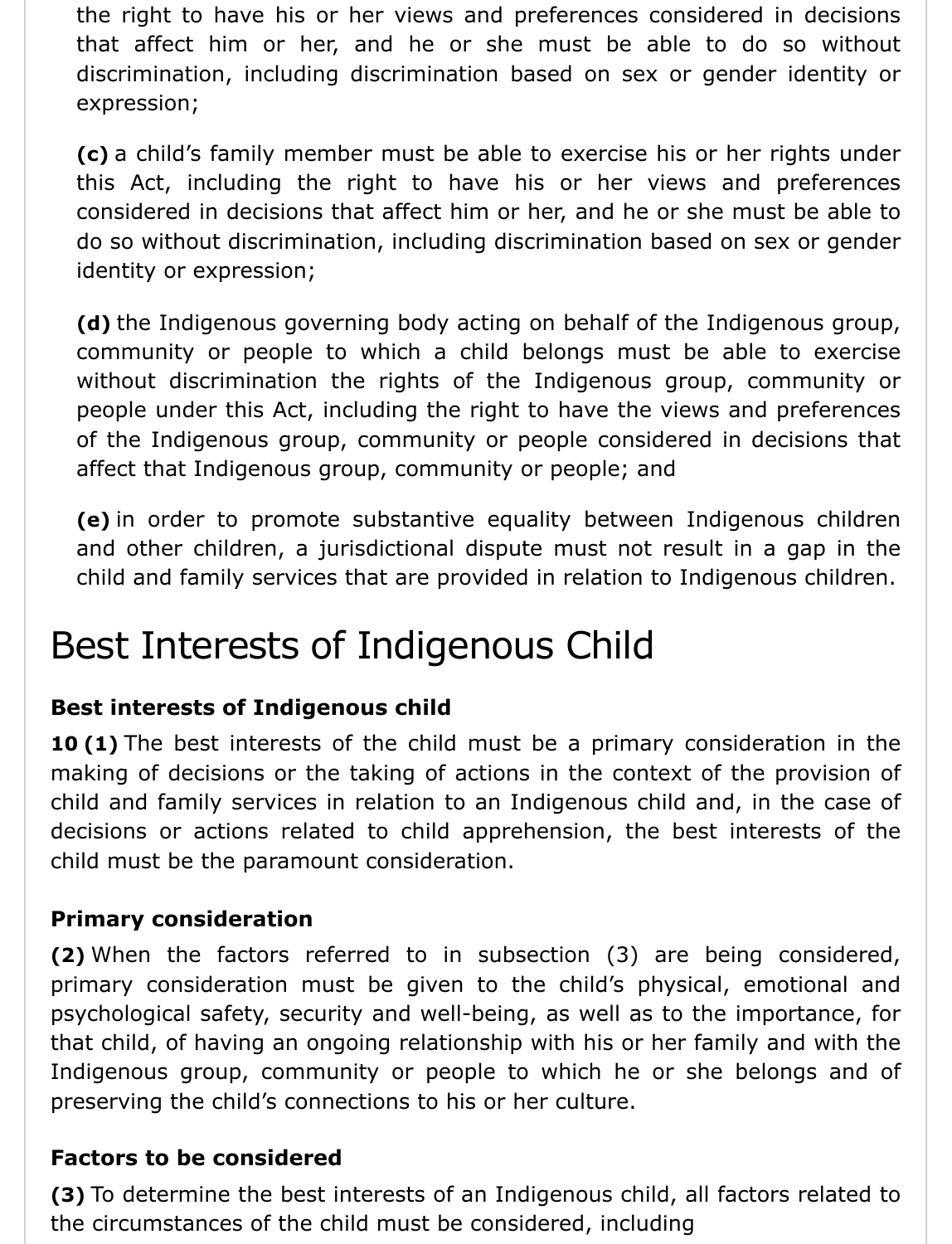**(a)** the child's cultural, linguistic, religious and spiritual upbringing and heritage;

**(b)** the child's needs, given the child's age and stage of development, such as the child's need for stability;

**(c)** the nature and strength of the child's relationship with his or her parent, the care provider and any member of his or her family who plays an important role in his or her life;

**(d)** the importance to the child of preserving the child's cultural identity and connections to the language and territory of the Indigenous group, community or people to which the child belongs;

**(e)** the child's views and preferences, giving due weight to the child's age and maturity, unless they cannot be ascertained;

**(f)** any plans for the child's care, including care in accordance with the customs or traditions of the Indigenous group, community or people to which the child belongs;

**(g)** any family violence and its impact on the child, including whether the child is directly or indirectly exposed to the family violence as well as the physical, emotional and psychological harm or risk of harm to the child; and

**(h)** any civil or criminal proceeding, order, condition, or measure that is relevant to the safety, security and well-being of the child.

### **Consistency**

**(4)** Subsections (1) to (3) are to be construed in relation to an Indigenous child, to the extent that it is possible to do so, in a manner that is consistent with a provision of a law of the Indigenous group, community or people to which the child belongs.

## Provision of Child and Family Services

### **Effect of services**

11 Child and family services provided in relation to an Indigenous child are to be provided in a manner that

**(a)** takes into account the child's needs, including with respect to his or her physical, emotional and psychological safety, security and well-being;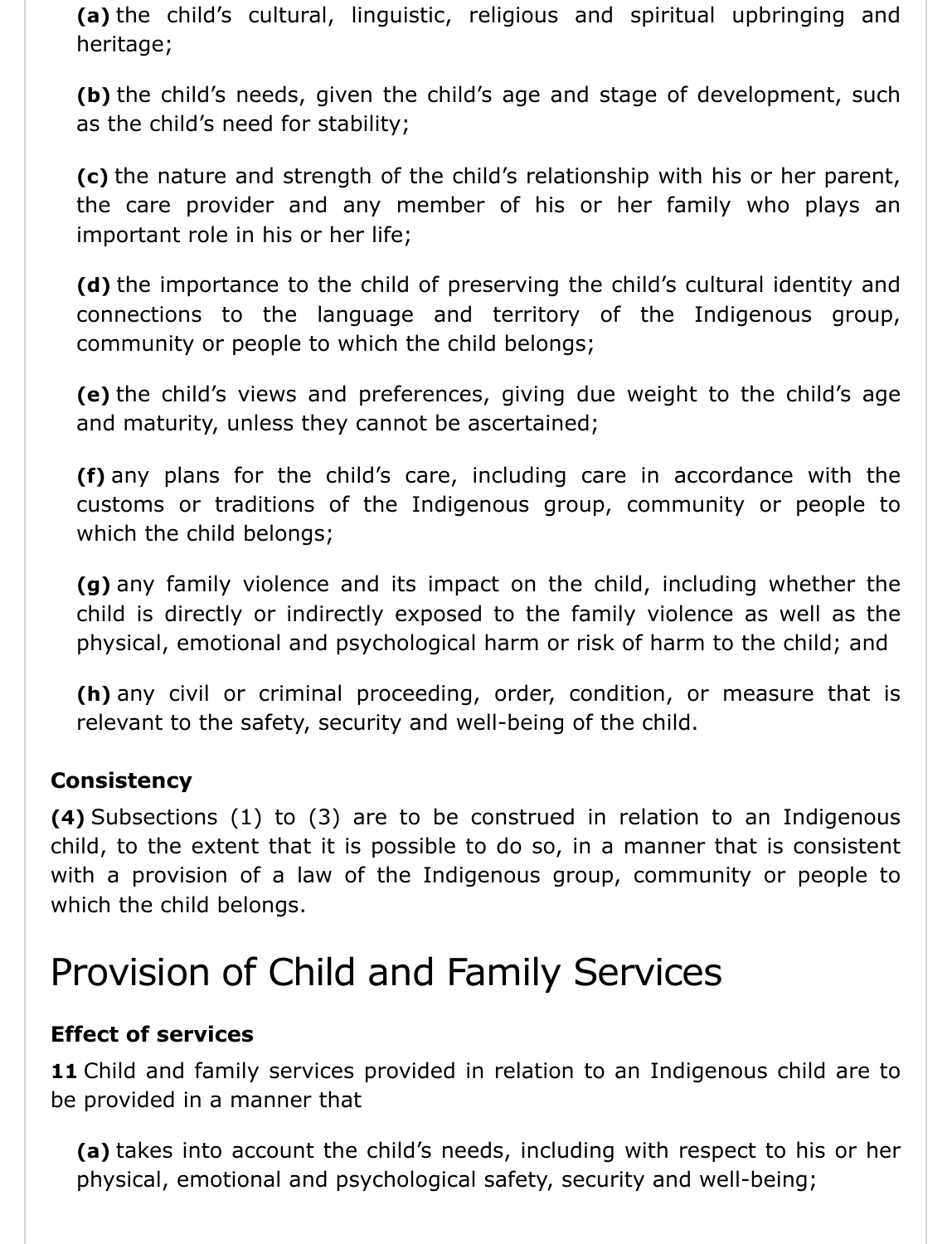**(b)** takes into account the child's culture;

**(c)** allows the child to know his or her family origins; and

**(d)** promotes substantive equality between the child and other children.

### **Notice**

**12 (1)** In the context of providing child and family services in relation to an Indigenous child, to the extent that doing so is consistent with the best interests of the child, before taking any significant measure in relation to the child, the service provider must provide notice of the measure to the child's parent and the care provider, as well as to the Indigenous governing body that acts on behalf of the Indigenous group, community or people to which the child belongs and that has informed the service provider that they are acting on behalf of that Indigenous group, community or people.

### **Personal information**

**(2)** The service provider must ensure that the notice provided to an Indigenous governing body under subsection (1) does not contain personal information about the child, a member of the child's family or the care provider, other than information that is necessary to explain the proposed significant measure or that is required by the Indigenous governing body's coordination agreement.

### **Representations and party status**

13 In the context of a civil proceeding in respect of the provision of child and family services in relation to an Indigenous child,

**(a)** the child's parent and the care provider have the right to make representations and to have party status; and

**(b)** the Indigenous governing body acting on behalf of the Indigenous group, community or people to which the child belongs has the right to make representations.

### **Priority to preventive care**

**14 (1)** In the context of providing child and family services in relation to an Indigenous child, to the extent that providing a service that promotes preventive care to support the child's family is consistent with the best interests of the child, the provision of that service is to be given priority over other services.

### **Prenatal care**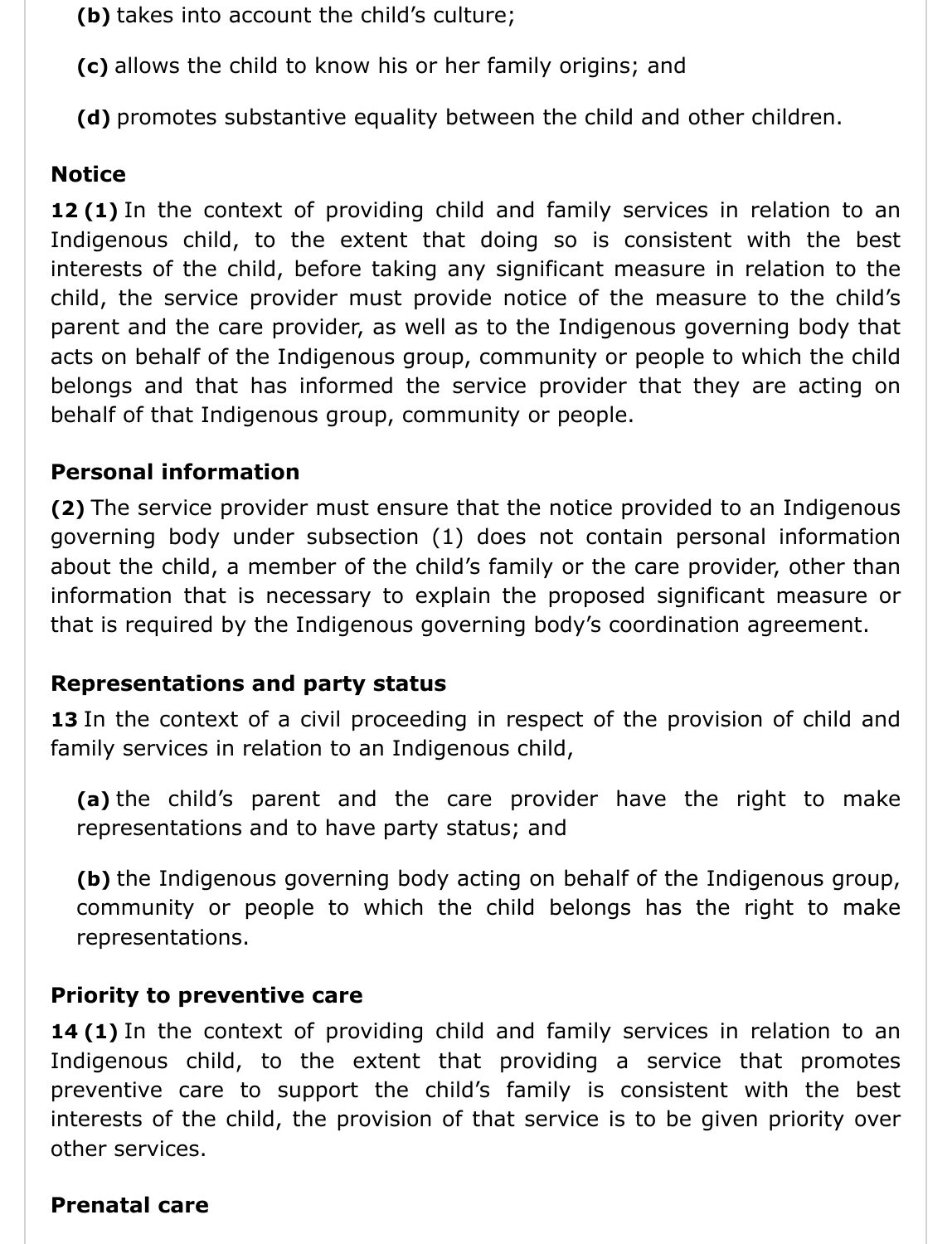**(2)** To the extent that providing a prenatal service that promotes preventive care is consistent with what will likely be in the best interests of an Indigenous child after he or she is born, the provision of that service is to be given priority over other services in order to prevent the apprehension of the child at the time of the child's birth.

### **Socio-economic conditions**

15 In the context of providing child and family services in relation to an Indigenous child, to the extent that it is consistent with the best interests of the child, the child must not be apprehended solely on the basis of his or her socio-economic conditions, including poverty, lack of adequate housing or infrastructure or the state of health of his or her parent or the care provider.

### **Reasonable efforts**

**15.1** In the context of providing child and family services in relation to an Indigenous child, unless immediate apprehension is consistent with the best interests of the child, before apprehending a child who resides with one of the child's parents or another adult member of the child's family, the service provider must demonstrate that he or she made reasonable efforts to have the child continue to reside with that person.

## Placement of Indigenous Child

### **Priority**

**16 (1)** The placement of an Indigenous child in the context of providing child and family services in relation to the child, to the extent that it is consistent with the best interests of the child, is to occur in the following order of priority:

**(a)** with one of the child's parents;

**(b)** with another adult member of the child's family;

**(c)** with an adult who belongs to the same Indigenous group, community or people as the child;

**(d)** with an adult who belongs to an Indigenous group, community or people other than the one to which the child belongs; or

**(e)** with any other adult.

### **Placement with or near other children**

**(2)** When the order of priority set out in subsection (1) is being applied, the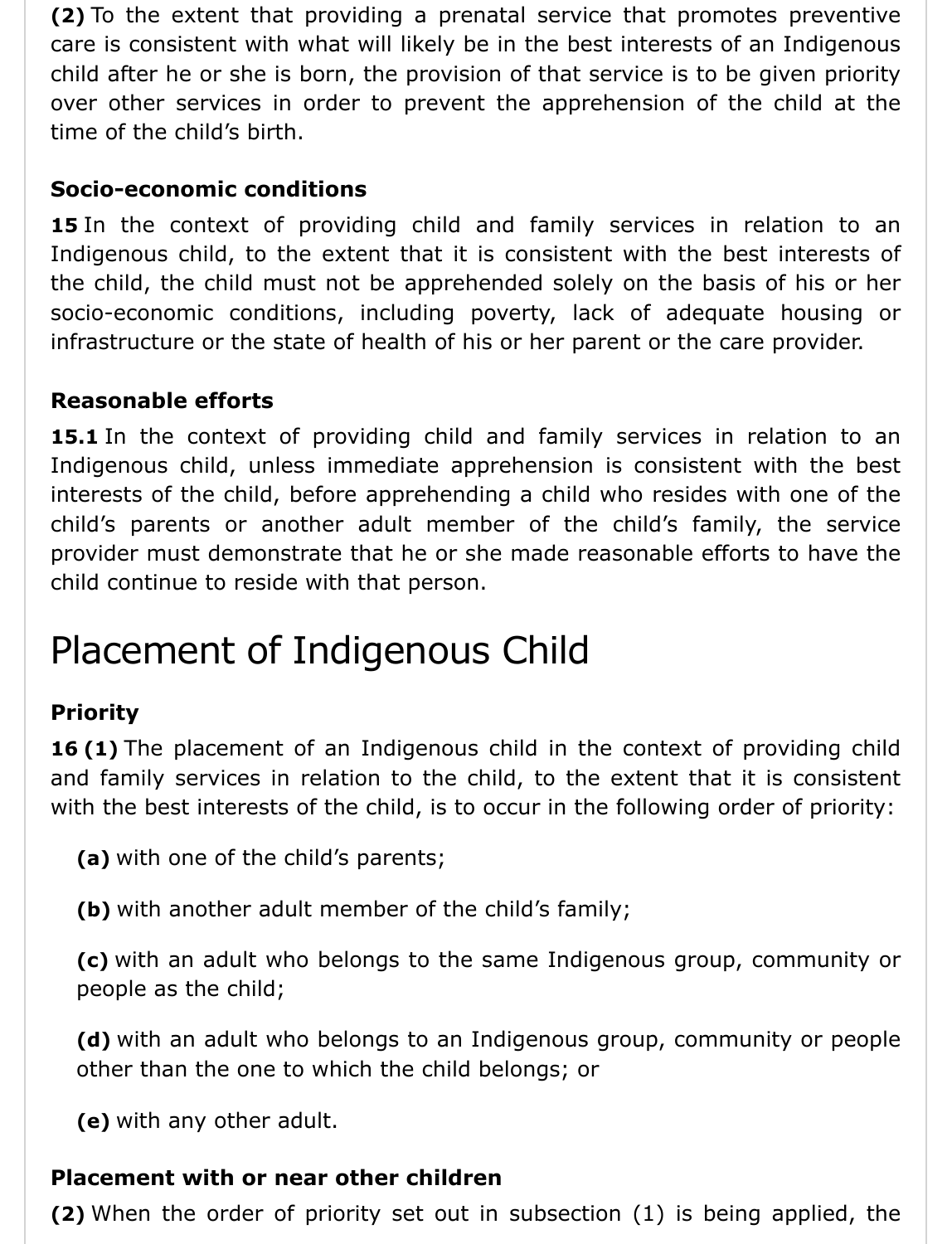possibility of placing the child with or near children who have the same parent as the child, or who are otherwise members of the child's family, must be considered in the determination of whether a placement would be consistent with the best interests of the child.

## **Customs and traditions**

**(2.1)** The placement of a child under subsection (1) must take into account the customs and traditions of Indigenous peoples such as with regards to customary adoption.

## **Family unity**

**(3)** In the context of providing child and family services in relation to an Indigenous child, there must be a reassessment, conducted on a ongoing basis, of whether it would be appropriate to place the child with

**(a)** a person referred to in paragraph (1)(a), if the child does not reside with such a person; or

**(b)** a person referred to in paragraph (1)(b), if the child does not reside with such a person and unless the child resides with a person referred to in paragraph (1)(a).

### **Attachment and emotional ties**

**17** In the context of providing child and family services in relation to an Indigenous child, if the child is not placed with a member of his or her family in accordance with paragraph  $16(1)(a)$  or (b), to the extent that doing so is consistent with the best interests of the child, the child's attachment and emotional ties to each such member of his or her family are to be promoted.

## Jurisdiction — Child and Family Services

### **Affirmation**

**18 (1)** The inherent right of self-government recognized and affirmed by section 35 of the *Constitution Act, 1982* includes jurisdiction in relation to child and family services, including legislative authority in relation to those services and authority to administer and enforce laws made under that legislative authority.

### **Dispute resolution mechanisms**

**(2)** For greater certainty and for the purposes of subsection (1), the authority to administer and enforce laws includes the authority to provide for dispute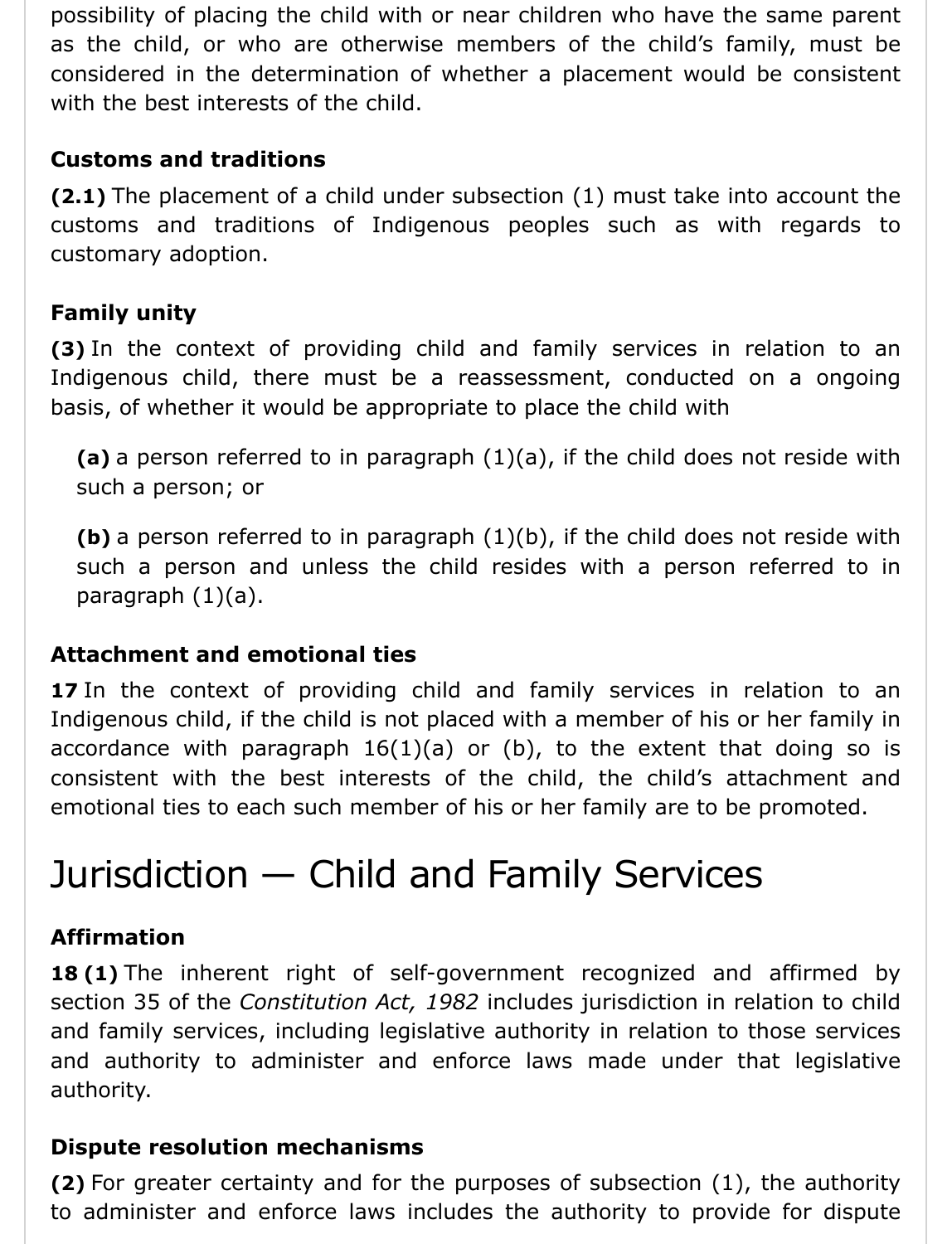resolution mechanisms.

## **Application of** *Canadian Charter of Rights and Freedoms*

**19** The *Canadian Charter of Rights and Freedoms* applies to an Indigenous governing body in the exercise of jurisdiction in relation to child and family services on behalf of an Indigenous group, community or people.

## Laws of Indigenous Groups, Communities or Peoples

## Coordination and Application

## **Notice**

**20 (1)** If an Indigenous group, community or people intends to exercise its legislative authority in relation to child and family services, an Indigenous governing body acting on behalf of that Indigenous group, community or people may give notice of that intention to the Minister and the government of each province in which the Indigenous group, community or people is located.

## **Coordination agreement**

**(2)** The Indigenous governing body may also request that the Minister and the government of each of those provinces enter into a coordination agreement with the Indigenous governing body in relation to the exercise of the legislative authority, respecting, among other things,

**(a)** the provision of emergency services to ensure the safety, security and well-being of Indigenous children;

**(b)** support measures to enable Indigenous children to exercise their rights effectively;

**(c)** fiscal arrangements, relating to the provision of child and family services by the Indigenous governing body, that are sustainable, needs-based and consistent with the principle of substantive equality in order to secure longterm positive outcomes for Indigenous children, families and communities and to support the capacity of the Indigenous group, community or people to exercise the legislative authority effectively; and

**(d)** any other coordination measure related to the effective exercise of the legislative authority.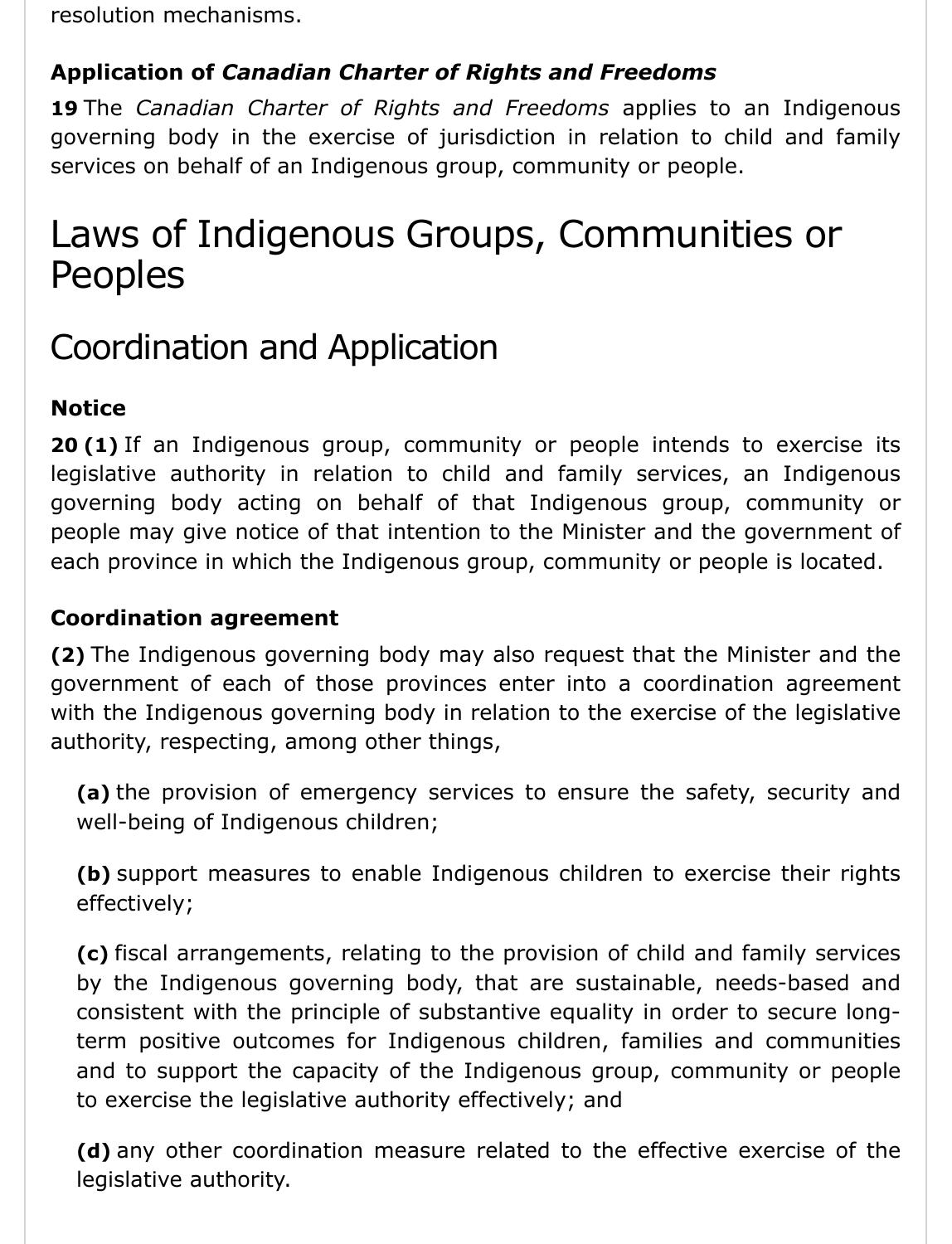### **Application — sections 21 and 22**

**(3)** Sections 21 and 22 apply only in respect of an Indigenous group, community or people on whose behalf an Indigenous governing body

**(a)** entered into a coordination agreement; or

**(b)** has not entered into a coordination agreement, although it made reasonable efforts to do so during the period of one year after the day on which the request is made.

### **Clarification**

**(4)** For the purposes of paragraph 3(b), sections 21 and 22 apply beginning on the day after the day on which the period referred to in that paragraph ends.

### **Dispute resolution mechanism**

**(5)** If the Indigenous governing body, the Minister and the government of each of those provinces make reasonable efforts to enter into a coordination agreement but do not enter into a coordination agreement, a dispute resolution mechanism provided for by the regulations made under section 32 may be used to promote entering into a coordination agreement.

### **New request**

**(6)** If sections 21 and 22 do not apply in respect of an Indigenous group, community or people, nothing prevents the Indigenous governing body that has already made a request under subsection (2) on behalf of the Indigenous group, community or people from making a new request.

### **Coordination agreement entered into after one year**

**(7)** For greater certainty, even if sections 21 and 22 apply in respect of an Indigenous group, community or people on behalf of which an Indigenous governing body has not entered into a coordination agreement, nothing prevents the Indigenous governing body from entering into a coordination agreement after the end of the period referred to in paragraph (3)(b).

### **Force of law**

**21 (1)** A law, as amended from time to time, of an Indigenous group, community or people referred to in subsection 20(3) also has, during the period that the law is in force, the force of law as federal law.

### **Interpretation**

**(2)** No federal law, other than this Act, affects the interpretation of a law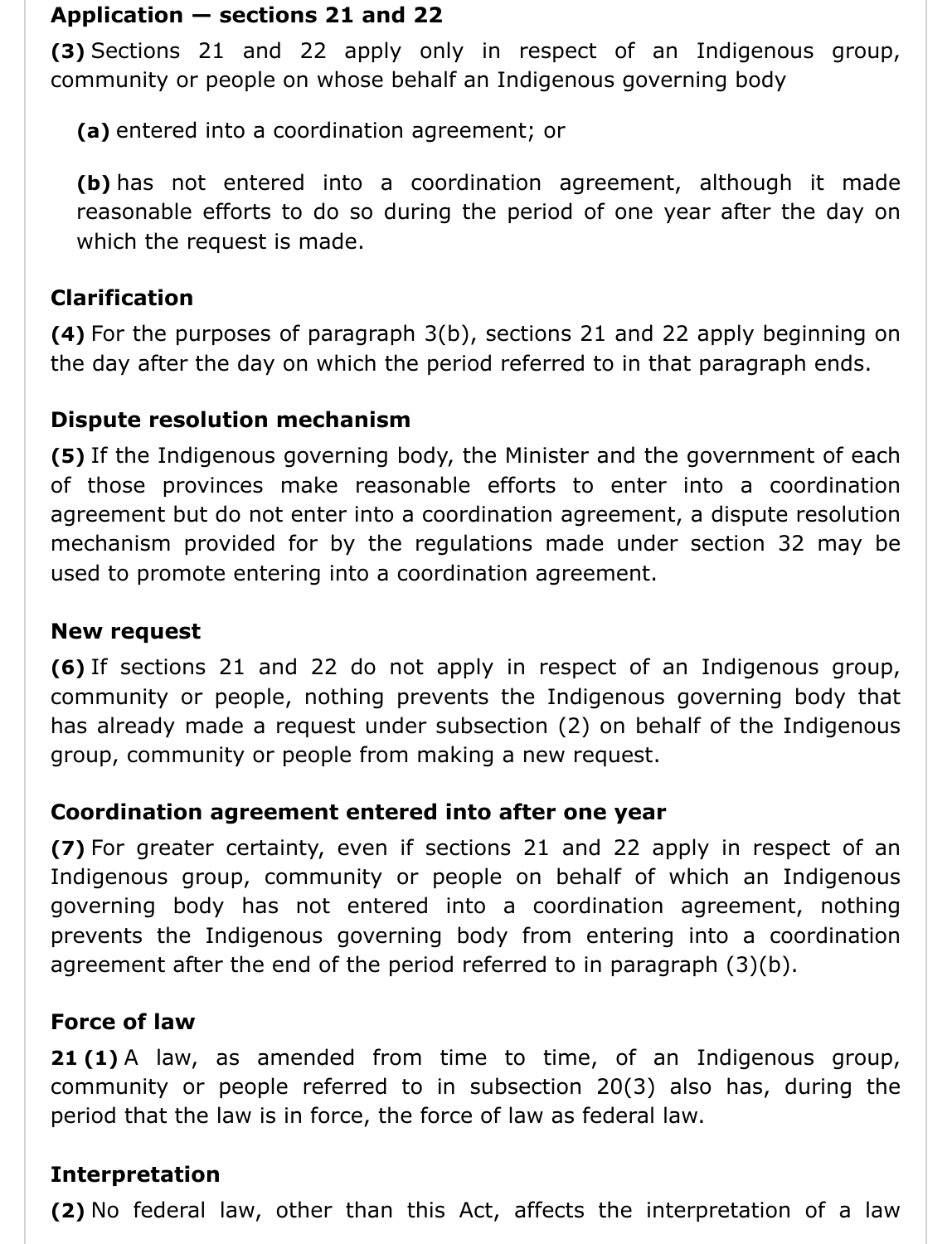referred to in subsection (1) by reason only that subsection (1) gives the law the force of law as federal law.

## **Application of federal laws**

**(3)** No federal law, other than this Act and the *Canadian Human Rights Act*, applies in relation to a law referred to in subsection (1) by reason only that subsection (1) gives the law the force of law as federal law.

### **Conflict — federal laws**

**22 (1)** If there is a conflict or inconsistency between a provision respecting child and family services that is in a law of an Indigenous group, community or people and a provision respecting child and family services — other than any of sections 10 to 15 of this Act and the provisions of the *Canadian Human Rights Act* — that is in a federal Act or regulation, the provision that is in the law of the Indigenous group, community or people prevails to the extent of the conflict or inconsistency.

### **Clarification**

**(2)** The reference to a "federal Act or regulation" in subsection (1) does not include a reference to a law that has the force of law under subsection 21(1).

### **Conflict — provincial laws**

**(3)** For greater certainty, if there is a conflict or inconsistency between a provision respecting child and family services that is in a law of an Indigenous group, community or people and a provision respecting child and family services that is in a provincial Act or regulation, the provision that is in the law of the Indigenous group, community or people prevails to the extent of the conflict or inconsistency.

### **Application to Indigenous children — exception**

**23** A provision respecting child and family services that is in a law of an Indigenous group, community or people applies in relation to an Indigenous child except if the application of the provision would be contrary to the best interests of the child.

#### **Conflict — stronger ties**

**24 (1)** If there is a conflict or inconsistency between a provision respecting child and family services that is in a law of an Indigenous group, community or people and a provision respecting child and family services that is in a law of another Indigenous group, community or people, the provision that is in the law of the Indigenous group, community or people with which the child has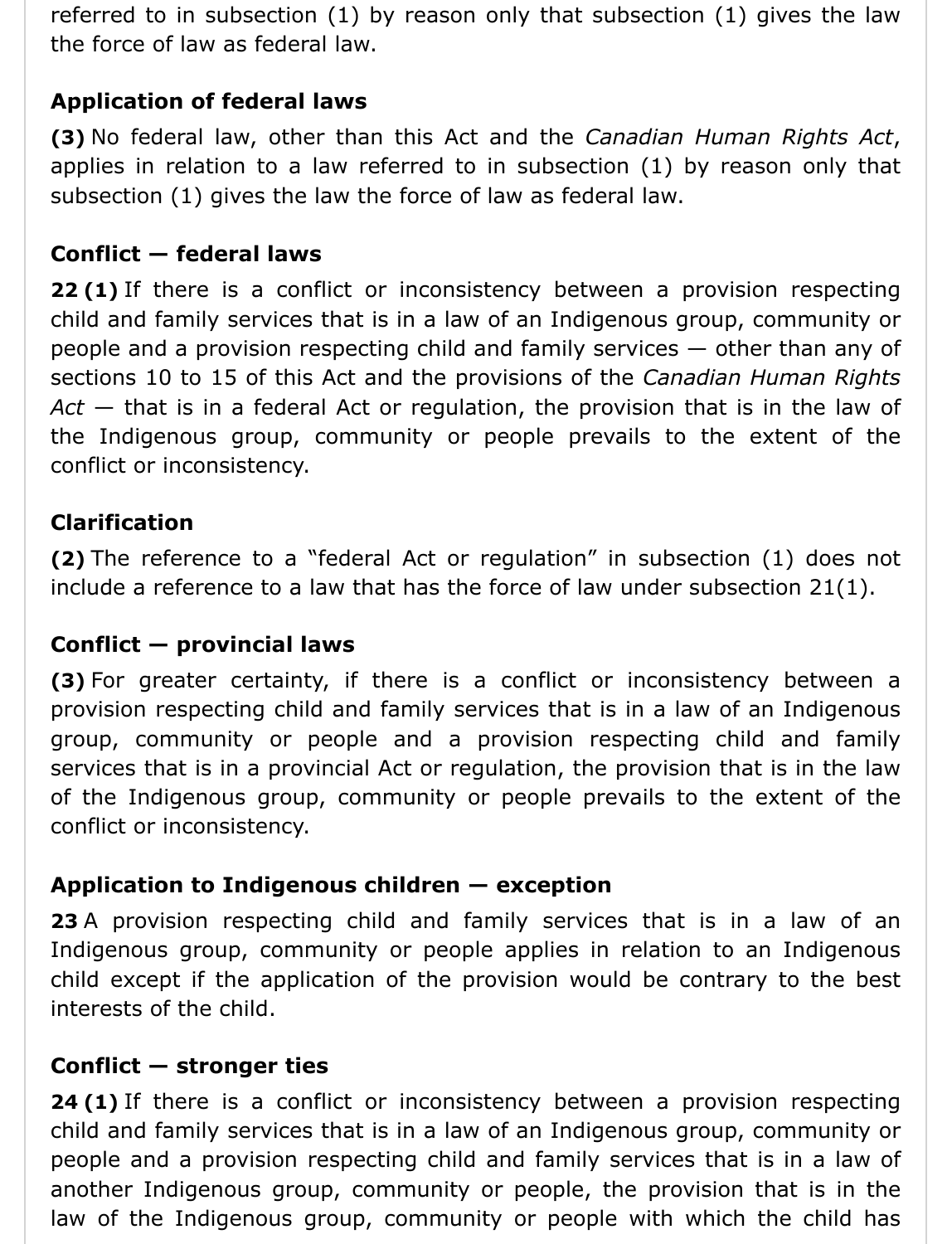stronger ties — taking into consideration his or her habitual residence as well as his or her views and preferences, giving due weight to his or her age and maturity, unless they cannot be ascertained, and the views and preferences of his or her parent and the care provider  $-$  prevails to the extent of the conflict or inconsistency.

## **References to laws**

**(2)** Subsection (1) also applies in respect of the provisions of a law that has the force of law under subsection 21(1).

## Publication and Accessibility

## **Publication**

**25** The Minister must

**(a)** as soon as feasible after receiving a notice under subsection 20(1), or a request under subsection 20(2), post on a website the name of the Indigenous group, community or people on whose behalf an Indigenous governing body has given the notice or made the request, as the case may be, and the date on which the notice or request was received;

**(b)** as soon as feasible after a coordination agreement is entered into, post on a website the name of the Indigenous group, community or people on whose behalf an Indigenous governing body has entered into the coordination agreement and the date on which it was entered into; and

**(c)** as soon as feasible after receiving notice that a law made on behalf of an Indigenous group, community or people contains a provision respecting child and family services, post on a website the name of that Indigenous group, community or people and the date on which the law comes into force.

## **Accessibility**

**26** After receiving a copy of a law that contains a provision respecting child and family services made on behalf of an Indigenous group, community or people referred to in subsection 20(3), the Minister is to ensure that the law is made accessible to the public in any manner that the Minister considers appropriate, and to that end may publish the law, as amended from time to time, in the *Canada Gazette*.

## General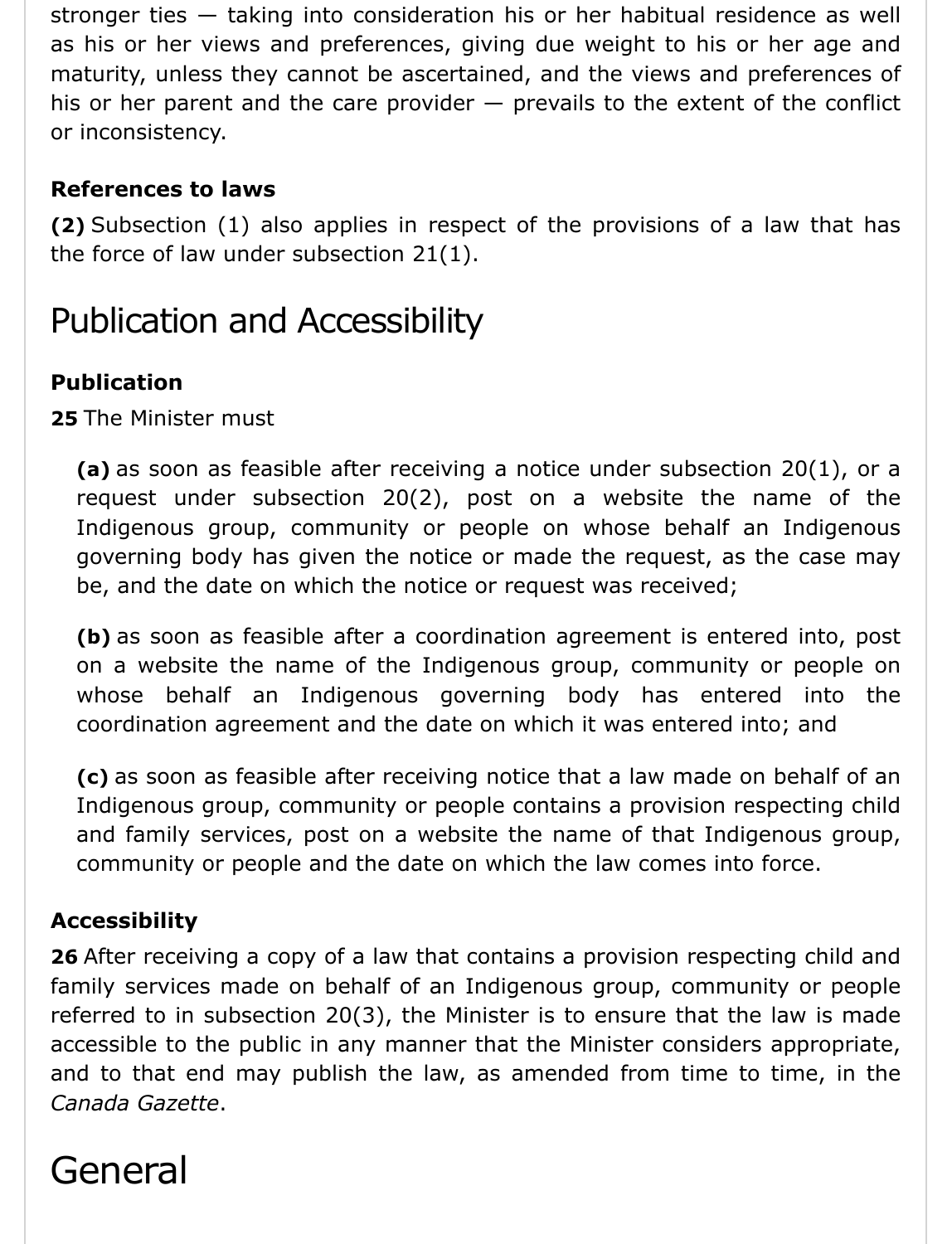#### **Role of Minister**

**27** The Minister may gather information respecting the child and family services that are provided in relation to Indigenous children and information about individuals in relation to whom those services are provided and facilitate the disclosure of that information to affected families and communities.

### **Agreements — information**

**28** The Minister may enter into agreements with a provincial government and any Indigenous governing body regarding the collection, retention, use and disclosure of information respecting the child and family services that are provided in relation to Indigenous children in order to, among other things,

**(a)** ensure that Indigenous children are identified as a First Nations person, an Inuk or a Métis person, as the case may be, and that their communities of origin and those of their parents are identified, when possible, when child and family services are provided in relation to them;

**(b)** support the improvement of those services; and

**(c)** facilitate the disclosure of that information to affected families and communities.

### **Powers of Minister**

**29** For the purposes of section 27, the Minister may disclose information respecting the child and family services that are provided in relation to Indigenous children and information about individuals in relation to whom those services are provided.

### **Disclosure of information**

**30** For the purposes of implementing an agreement referred to in section 28, a provincial government or a public body established under a provincial Act may collect and disclose information respecting the child and family services that are provided in relation to Indigenous children and information about individuals in relation to whom those services are provided.

### **Five-year review**

**31 (1)** Every five years after the day on which this section comes into force, the Minister must, in collaboration with Indigenous peoples, including representatives of First Nations, the Inuit and the Métis, undertake a review of the provisions and operation of this Act.

### **Provincial governments**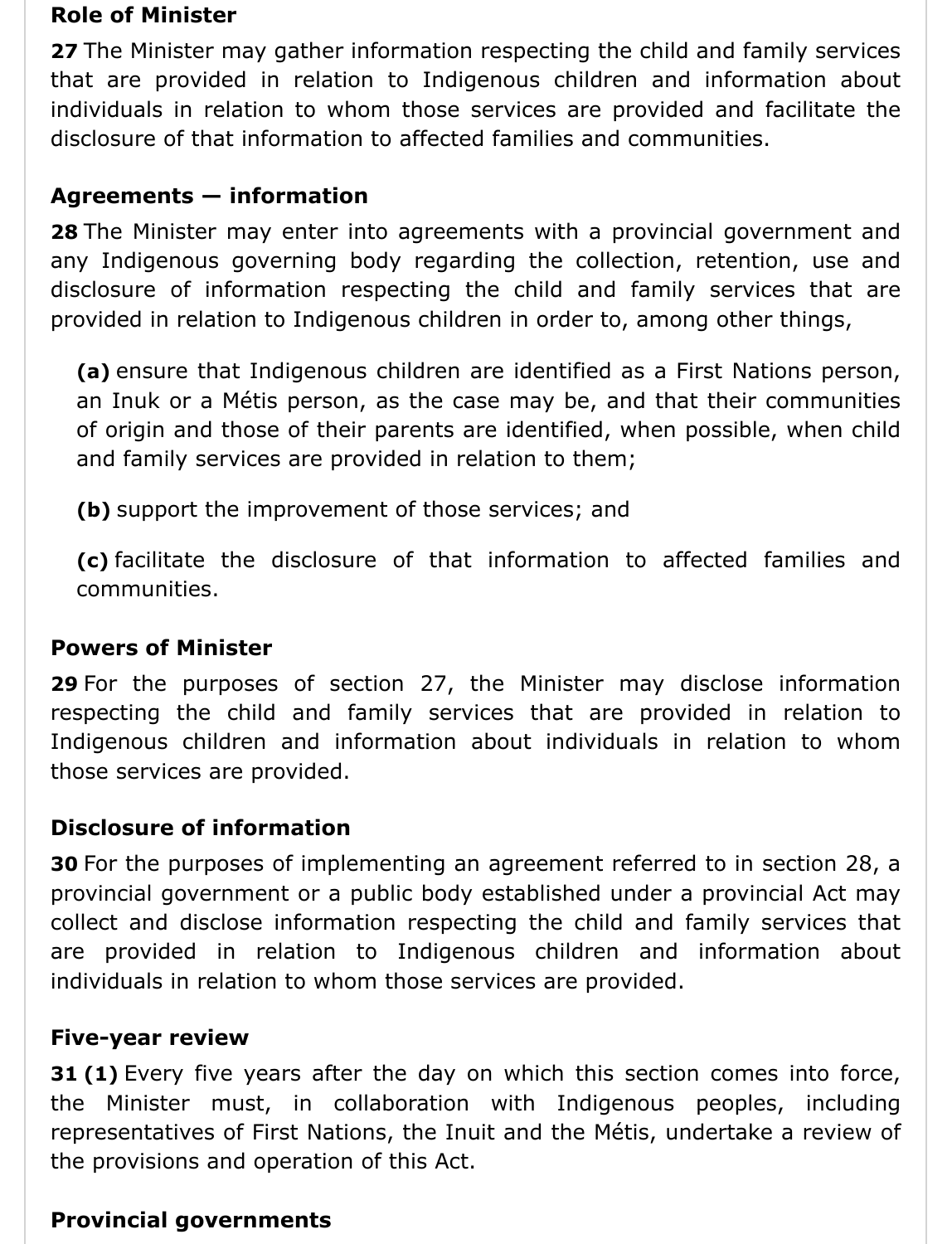**(2)** For greater certainty, when undertaking the review, the Minister may also collaborate with provincial governments.

## **Report**

**(3)** The Minister must prepare a report on the review that sets out his or her conclusions and recommendations, including any improvements to the provisions of this Act that he or she recommends.

## **Tabling of report**

**(4)** The Minister must cause the report to be tabled in each House of Parliament on any of the first 30 days on which it is sitting after the day on which the report is completed.

## Regulations

## **Regulations**

**32 (1)** If affected Indigenous governing bodies were afforded a meaningful opportunity to collaborate in the policy development leading to the making of the regulations, the Governor in Council may make regulations providing for any matter relating to the application of this Act or respecting the provision of child and family services in relation to Indigenous children.

### **Provincial governments**

**(2)** For greater certainty, subsection (1) does not prevent provincial governments from collaborating in the policy development referred to in that subsection.

## Transitional Provisions

## **Representations and party status**

**33** In the context of a proceeding referred to in section 13 that is pending on the day on which that section comes into force, the right referred to in that section may be exercised only if its exercise is consistent with the best interests of the child and is appropriate in the circumstances.

## **Regulations**

**34 (1)** If affected Indigenous governing bodies were afforded a meaningful opportunity to collaborate in the policy development leading to the making of the regulations, the Governor in Council may make any regulations that the Governor in Council considers necessary to provide for any other transitional